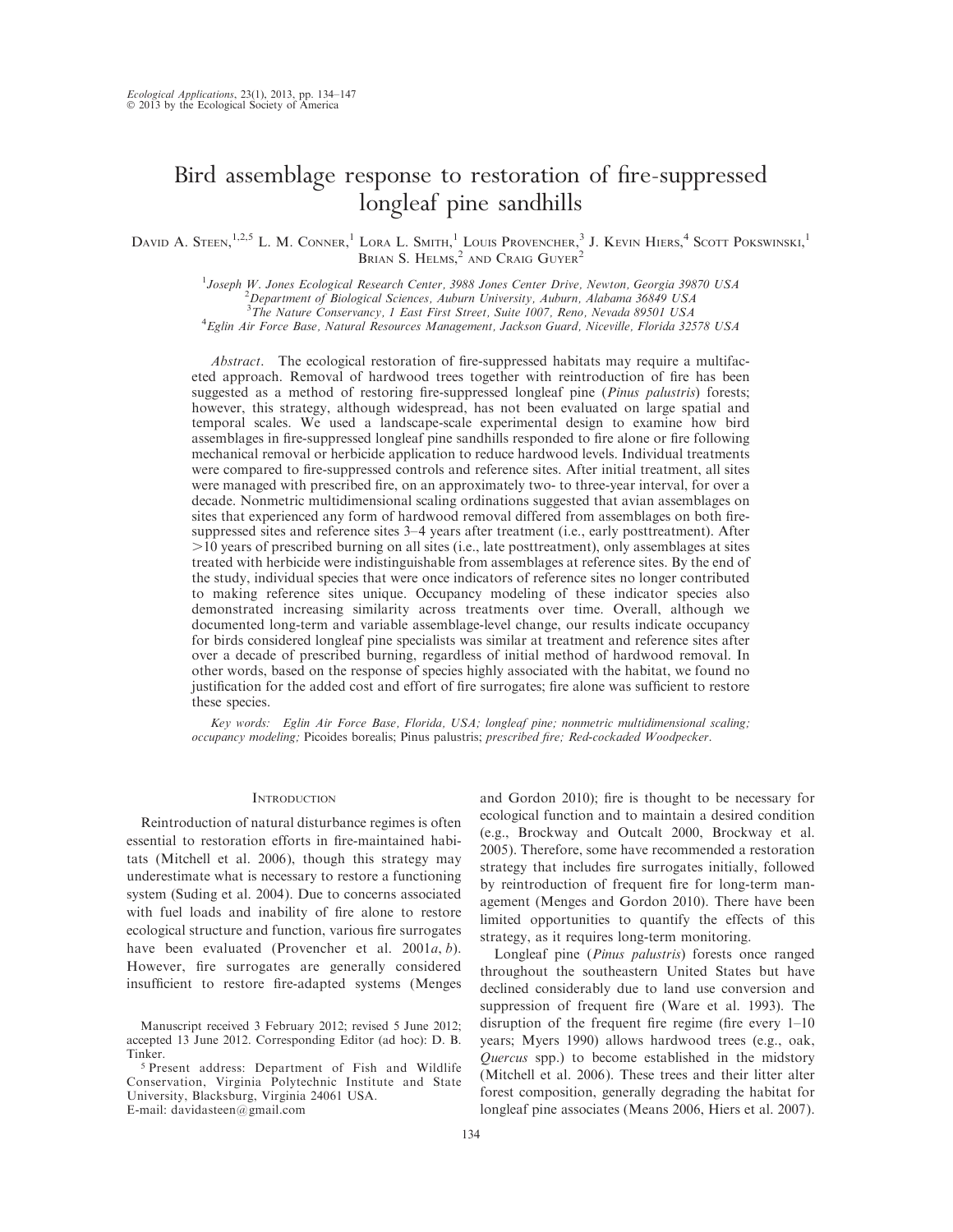Restoration is a management objective for many longleaf pine forests and is generally attempted by removing hardwood trees and reintroducing fire (Brockway et al. 2005). Several methods of hardwood removal are commonly used, including mechanical removal (i.e., felling and girdling), application of herbicides, fire, or a combination of these methods. These restoration strategies are typically evaluated by measuring vegetation response (e.g., Provencher et al. 2001a, b). Fauna are generally assumed to respond to changes in the habitat (i.e., passive restoration; Scott et al. 2001).

The initial effects of habitat restoration on wildlife may become less pronounced over time (e.g., Hanowski et al. 2007) but it is generally thought that periodic burning is sufficient to maintain the initial response of longleaf pine forests to hardwood removal. For example, mechanical removal of hardwood trees coupled with reintroduction of fire is beneficial for bird species associated with pine–grassland ecosystems, and this management is likely sufficient to maintain their populations (Cram et al. 2002, Provencher et al. 2002b). However, fire may need to be applied repeatedly over long time periods to achieve effective restoration of southern pine forests (Waldrop et al. 1992). Therefore, long-term studies are essential to accurately characterize wildlife response to restoration activities (Zedler and Callaway 1999, George and Zack 2001), including change in abundance (Purcell et al. 2005).

Birds play vital roles in forests as predators, prey, consumers, and seed dispersers (Means 2006). This faunal group may be sensitive to landscape-scale habitat change (e.g., McGarigal and McComb 1995, Drapeau et al. 2000, Lindenmayer et al. 2002); it is therefore important to understand how birds respond to forest management and restoration. Assemblage-level study may identify general trends in how wildlife responds to habitat change (Luck and Daily 2003, Bennett et al. 2004). Measures of assemblage structure, however, may obscure species-specific and population-level trends (Maas et al. 2009). Empirical justification should be provided when species are selected for monitoring the response of ecological restoration on wildlife (Block et al. 2001).

Although it is essential to characterize the effects of forest management on long temporal scales, most studies of the subject last only a few years (Sallabanks et al. 2000, Bennett and Adams 2004). In addition, most studies do not include experimental replication at the landscape scale (Bennett and Adams 2004); however, experiments allow for strong inference regarding how wildlife responds to ecological restoration (Marzluff et al. 2000, Block et al. 2001). To determine how birds respond to forest restoration of fire-suppressed longleaf pine sandhills over long time scales, we used a randomized-block experimental design at the landscape scale to investigate bird assemblage-level response after hardwood removal and again after all sites received prescribed fire for over 10 years. We used this assemblage-level analysis to empirically inform selection of species closely associated with reference sites, which represented our target for restoration efforts, and examined changes in occupancy for these species over time. If avian assemblages and occupancy probabilities on sites that experienced hardwood removal and/or prescribed burning were indistinguishable from those on reference sites, we assumed management objectives were met.

#### MATERIALS AND METHODS

## Study site and experimental design

This study took place on Eglin Air Force Base, Okaloosa, Santa Rosa, and Walton Counties, Florida, USA (Fig. 1). We focused our study on fire-suppressed longleaf pine sandhills. The study was based on a randomized-block design to assign hardwood removal treatments to 24 sites, each 81 ha in size and assigned to one of six blocks (Rodgers and Provencher 1999, Provencher et al. 2001a, b). Methods of hardwood removal (i.e., treatments) applied in 1995 included (1) burning (burn), (2) herbicide application (herbicide), or (3) felling-girdling (mechanical). Each block also contained a fire-suppressed control, which received no treatment. Six reference sites (also 81 ha in size but independent from the randomized-block design) were also designated; reference sites had been subjected to a fire frequency over a long time span similar to the natural disturbance regime and were selected as a representation of the ancestral condition and a target of restoration efforts (White and Walker 1997). More details regarding reference site selection can be found in Provencher et al. (2001a). Most of the treatment sites had no records of having been burned since 1973, when record keeping began (B. Williams, personal communication). Ten sites experienced burns of varying extent from unknown causes between 1977 and 1989.

The burn treatment was applied between April and June 1995; herbicide (hexazinone [ULW], 1.68 kg of active ingredient/ha; E. I. du Pont de Nemours, Wilmington, Delaware, USA; Gonzalez 1985) was applied in early May 1995; and mechanical removal was conducted between June and November of 1995. Herbicide and mechanical sites were subjected to a prescribed burn in 1997. More details on the treatments are available in Provencher et al. (2001a, b).

After 1999, all sites received comparable management, which included prescribed fire on a 2–3 year rotation, but no additional hardwood removal or herbicide application. Because prescribed fire was applied to all sites following the initial experimental treatments, we approached the analysis in two phases. The first phase employed a randomized-block design with multiple treatments plus reference sites. After 1999, all treatment sites, including those that were originally considered controls (i.e., fire-suppressed longleaf pine sandhills) were subjected to prescribed burning but no additional forest management.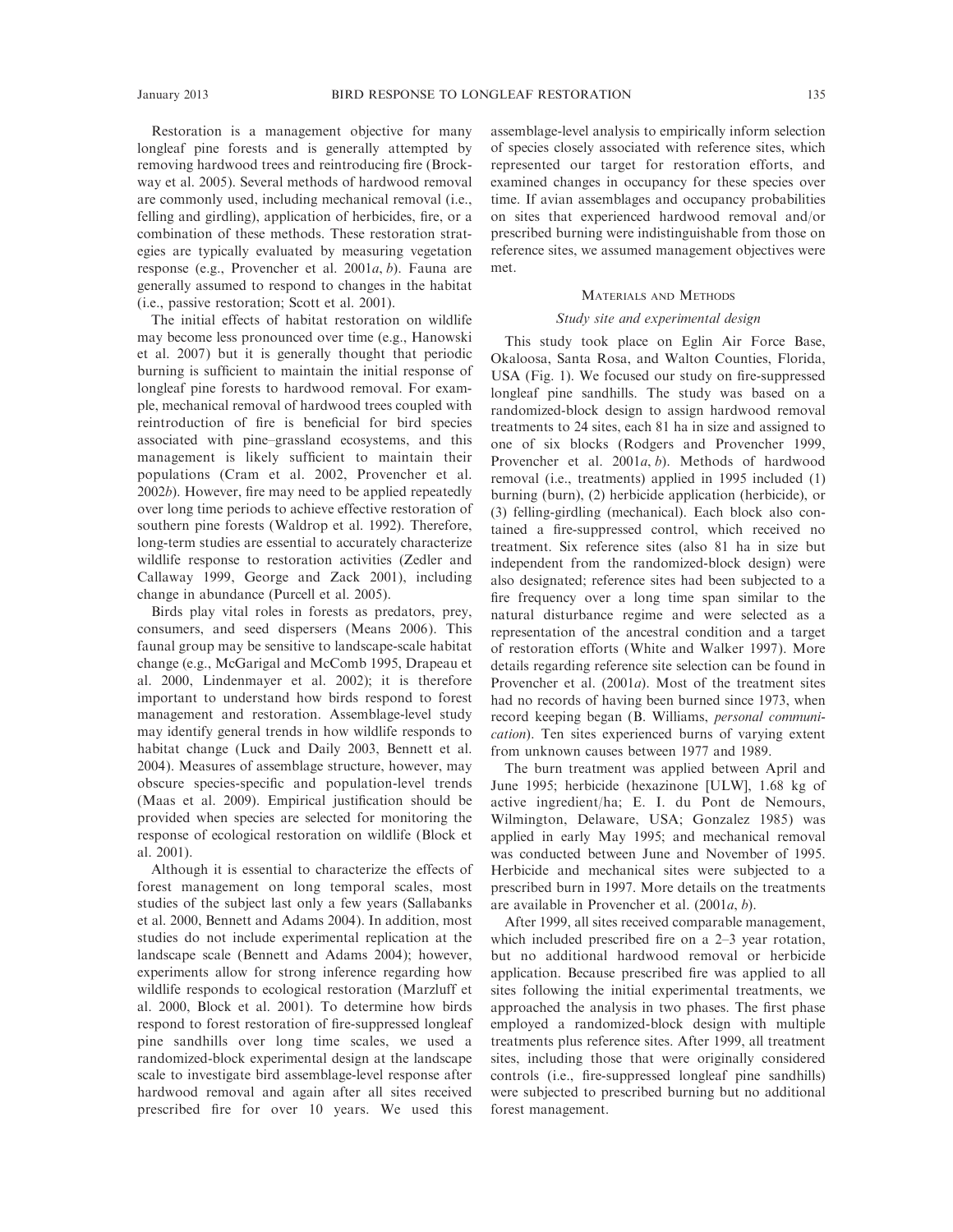

FIG. 1. Map of the study site, including geographic location of Eglin Air Force Base, Florida, USA, distribution of treatment and reference sites, and layout of sampling design.

# Tree basal area

We calculated basal area per hectare for longleaf pine and all oak (Quercus spp.) trees for each site using data collected in 1995, 1998, and 2009–2010. We considered individual pine trees  $\geq$ 4 cm diameter at breast height (dbh) as a component of the overstory and those  $\leq 4$  cm dbh as components of the midstory. We considered an oak tree a component of the overstory if it was  $\geq 6.3$  cm dbh and a component of the midstory if it was less. Data on individual trees were collected in subplots (see study design in Provencher et al. 2002b), summed, and divided by total sampled area to generate basal area per hectare. In generating mean values for 2009–2010, we excluded one block and a single reference site that experienced additional management activities outside of this study.

#### Avian sampling

Avian sampling included combinations of point counts and transects; specific methodology varied over the course of the study (see sections immediately below for methodology specific to each sampling period). To maximize the likelihood of independence, all avian sampling in treatment sites occurred in the corners furthest from other treatment sites. Sampling within reference sites occurred within the center of the site (Fig. 1). All samples were collected between  $\sim$ 05:45 and 10:00 hours. We rotated the order of sites sampled within a given morning to reduce bias associated with time; however, we were unable to sample sites in random order because of occasional restrictions on access to sites due to military training activities. Four treatment sites or two to four reference sites were sampled in a morning unless access was restricted due to military training. Two observers visited a site during each sampling occasion and walked along parallel transects 250 m apart from each other and  $\sim$ 450 m long (Fig. 1). We recorded all birds estimated to be within the study site; we excluded birds that appeared to be only flying over the site. In the pretreatment and early posttreatment study periods, the two observers took measures to remove any duplicate observations of the same individual bird (Provencher et al. 2002b); this was not completed in the late posttreatment period. This discrepancy was of no consequence to our results because of our focus on species-level data. Similarly, potential differences in observer skill are of little concern herein because of our emphasis on specieslevel data as well as our pooling of all observations within each sample during the early and posttreatment study periods.

# 1994 sampling (pretreatment)

All sites were visited four times between 4 May and 18 July 1994, prior to hardwood removal treatments (Provencher et al. 2002b). Each time a treatment site was visited, two observers conducted eight-minute point counts  $\sim$ 200 m apart along the transects (four total point counts each visit) and recorded all detected birds. Effort was doubled on reference sites, which resulted in eight point counts on four transects per site.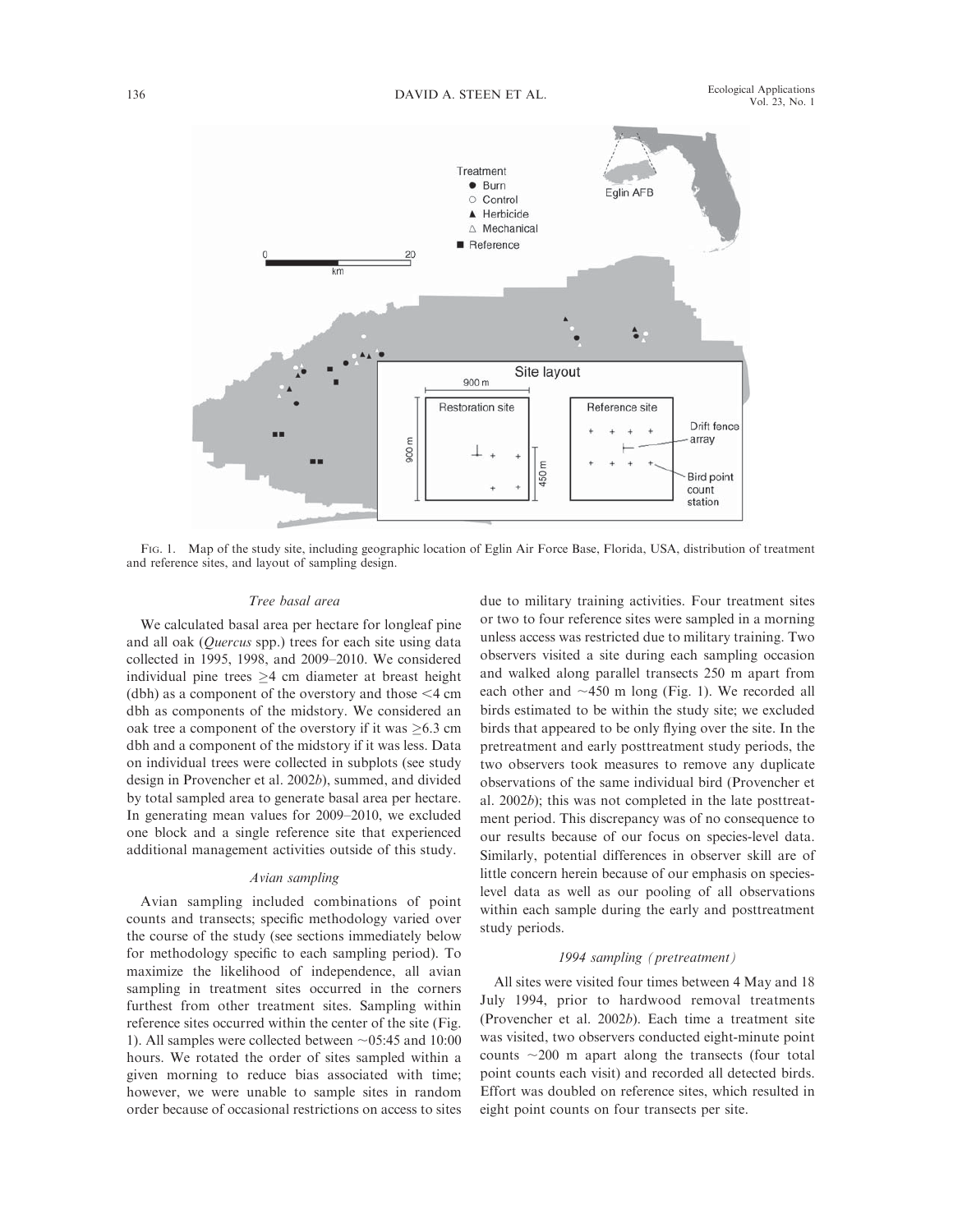# 1998–1999 sampling (early posttreatment)

All sites were visited six times each between 1 May and 30 June in 1998 and again in 1999 (12 total samples). Similar to the pretreatment data collection, two observers sampled for birds simultaneously along parallel transects. However, in contrast to pretreatment data collection, each observer conducted only one point count per visit (the point was at either the beginning or end of a transect, varying by visit). In addition, observers walked an entire transect (450 m) and recorded all birds detected. Walking a transect took  $\sim$ 22 minutes. With the addition of the eight-minute point count, each observer sampled birds for  $\sim$ 30 minutes per site (Provencher et al. 2002b).

# 2009–2010 sampling (late posttreatment)

We attempted to sample four blocks and three reference sites four times each between 27 May and 13 July of 2009. Exceptions include one mechanical site that was sampled only three times, a reference site that received a single visit, and a reference site that was sampled twice. Five blocks and five reference sites were sampled three times each between 11 May and 18 June of 2010. Four transects were walked in reference sites in 2009, otherwise sampling methods replicated those used in 1998–1999.

# **Ordination**

Because the number of sites sampled changed over time and to better visualize the change in bird assemblages within treatments, we first conducted multivariate analyses. We treated each point count as an independent sample for the pretreatment data, such that four samples were created per visit. When necessary, we randomly removed from consideration half of the point counts conducted on reference sites to make sampling effort comparable to that of treatment sites. For both study periods following hardwood removal treatments, we pooled detections from both observers collected within a transect and point count, such that each time a site was visited one sample was created. We removed the first two samples in each of 1998–1999 (early posttreatment) from consideration to make data from these years comparable to that of the other study periods. We created a presence/absence matrix where a species was given a score of "1" if detected within a sample and a score of ''0'' if not detected. Therefore, a species could have scored a maximum of 16 detections in a given site for the pretreatment study period, eight for early posttreatment, and seven for late posttreatment.

We used nonmetric multidimensional scaling (NMDS), a nonparametric ordination (Clarke 1993), to graphically demonstrate differences in assemblages based on species identity and the number of times a species was detected (e.g., Kennedy et al. 2010). As some sites were not sampled in every time period and we were interested in how sites moved over time, we conducted

two separate NMDS ordinations with Bray-Curtis (Sorenson) distances. The first ordination included pretreatment and early posttreatment data. The second ordination included the early posttreatment and late posttreatment data. Statistical significance was determined by comparing observed stress to that obtained by Monte Carlo simulations. We used a multi-response permutation procedure (MRPP; Mielke and Berry 2001) to test the hypothesis that avian assemblages did not differ between treatments and reference sites. For each ordination, we removed species detected in only one sample to reduce the impact of rare and rarely detected species. Although rare species may be important to include in some analyses (e.g., Cao et al. 1998), removing rare species is a common strategy within NMDS (e.g., Kreutzweiser et al. 2005). We also did not include two aquatic species, the Great Blue Heron (Ardea herodias) and Common Loon (Gavia immer). Ordinations and MRPP were completed using PC-ORD 4.0 (McCune and Mefford 1999).

If the MRPP indicated no significant difference between a given treatment and reference sites in either of the study periods following hardwood removal, we considered this evidence that the treatment was effective at restoring the avian assemblage. Treatment sites significantly different than reference sites were suggested to be ineffective at restoring the avian assemblage.

# Indicator species analysis

We identified indicator species for the different treatments and reference sites using methods described by Dufrêne and Legendre (1997). This analysis considered the number of detections and exclusivity of each species to sites within a treatment. Indicator species were assigned a value of 0–100. A 100 would indicate a species was observed in all sites of a given treatment and no other sites (Dufrêne and Legendre 1997). We used the matrices described in the ordination section to identify indicator species. Statistical significance was determined with 1000 Monte Carlo simulations. Indicator species analyses were completed within PC-ORD 4.0 (McCune and Mefford 1999).

As part of Eglin Air Force Base's recovery plan for Red-cockaded Woodpeckers (Picoides borealis), artificial cavities were installed in pine trees between the early and late posttreatment study periods (K. Gault, personal communication). Therefore, we cannot interpret any change in their status as an indicator species between these study periods as due to the restoration methods used in this study. Red-headed Woodpeckers (Melanerpes erythrocephalus) are kleptoparasites of Red-cockaded Woodpecker cavities (USFWS 2003) and may also have benefitted from installation of artificial cavities; however, this benefit was likely relatively small, compared with that of Red-cockaded Woodpeckers; hence, we interpret change in parameters associated with this species as relevant to hardwood removal treatments.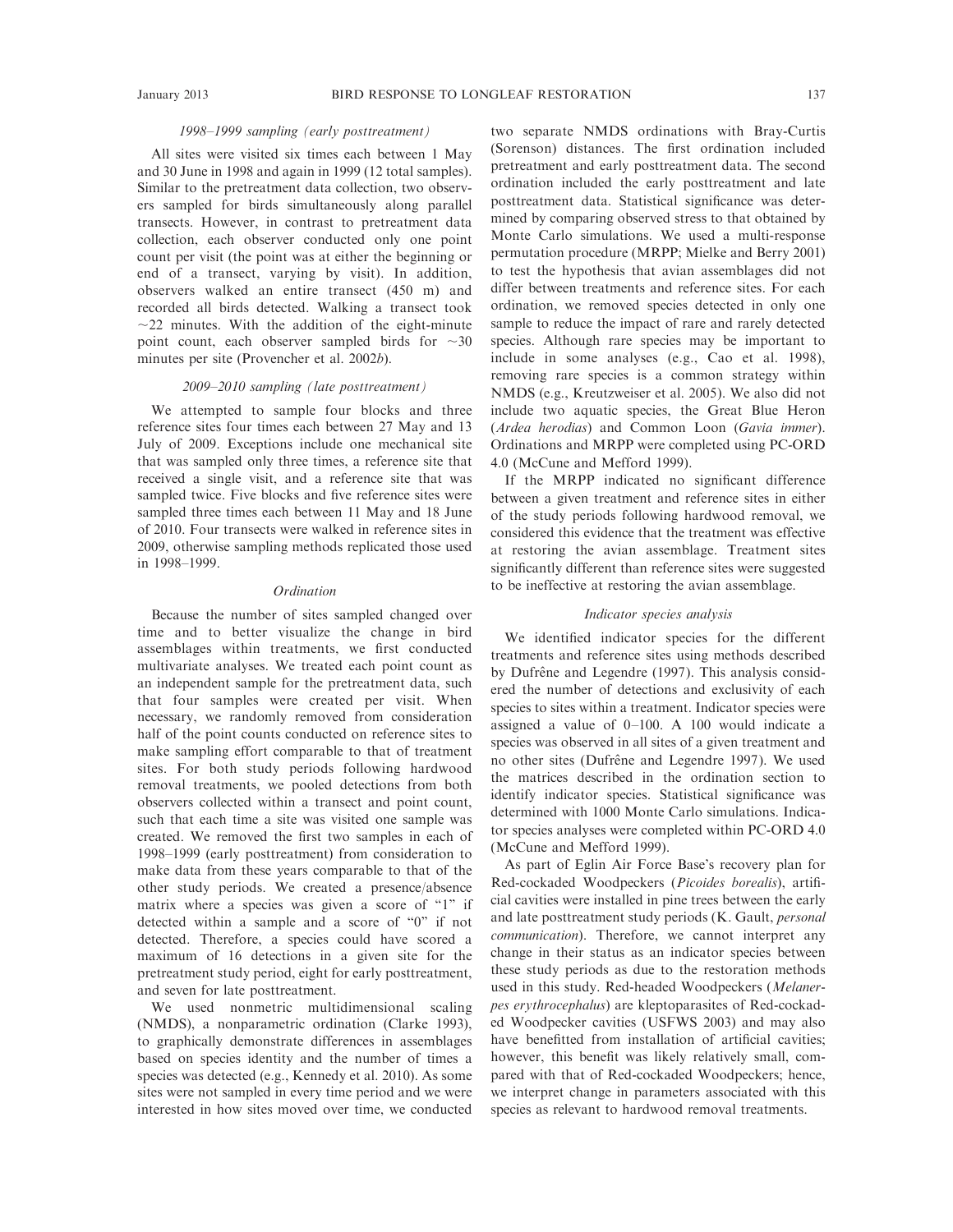# Occupancy modeling

The species we selected for occupancy modeling included those identified as indicators (as determined with indicator species analysis) of pretreatment reference conditions. Of these species, we excluded Red-cockaded Woodpeckers and Blue Jays (Cyanocitta cristata). We excluded Red-cockaded Woodpeckers due to the additional management this species received and excluded Blue Jays due to their generalist habitat use and widespread distribution.

To standardize the methodology across study periods, we used only point count data and made each visit (i.e., sampling occasion) equivalent to the sum of the detections from two point counts. In the pretreatment study period, eight point counts were conducted in each reference site per visit; we randomly removed four point counts. Because four point counts were conducted in treatment sites during each visit pretreatment (and only two for the following study periods), we removed point counts conducted in the middle of the transect (one-half of all point counts pretreatment) from analysis. In the first year of the late posttreatment study period, four point counts were conducted in each reference site; we randomly selected two of these for analysis. We again removed the first two surveys in both years sampled early posttreatment. We pooled data such that each time a site was visited, one sample was generated. As a result, we generated four samples for the pretreatment data, eight samples for the early posttreatment sampling period, and seven samples for the late posttreatment sampling period. We then constructed a separate site  $\times$ sample (i.e., survey) matrix for each indicator species chosen for analysis; a ''1'' was used to indicate whether a species was detected in a given sample and a ''0'' if it was not.

We used the multi-season model (MacKenzie et al. 2003) in Program PRESENCE to model occupancy (Hines 2010). In contrast to the single season model (MacKenzie et al. 2002), the multi-season model allows for changes in occupancy within a site. This is accomplished by distinguishing between primary sampling periods, between which occupancy may change, and secondary sampling periods, in which the population is considered closed to immigration, emigration, or extinction. We defined the pretreatment data (1994), early posttreatment (1998–1999), and late posttreatment (2009–2010) as our three primary sampling periods. Each visit within a primary sampling period was considered a secondary sampling period.

We modeled occupancy in treatment and reference sites separately for each species. Our interest was in detecting changes in species occupancy; therefore, we considered detection probability a nuisance parameter. We first modeled detection probability for each species and used the combination of covariates that best predicted detection probability, based on Akaike's Information Criteria (AIC), in successive occupancy models. Models used to evaluate detection probability in treatment sites included (1) constant detectability over all three study periods, (2) varying detectability by treatment type, (3) varying detectability by treatment type and each secondary sample, and (4) varying detectability by treatment type and primary sampling period. Models used to evaluate detection probability in reference sites included (1) constant detectability over all three study periods, (2) varying detectability by secondary sampling period, and (3) varying detectability by primary sampling period.

We evaluated five occupancy models for each species in treatment sites; these models represented several hypotheses (Table 1) for how birds may respond to hardwood removal. We evaluated two occupancy models for each species in reference sites and used the combination of covariates producing the best estimate of detection probability for each species to model this parameter within occupancy models for that species. Models were ranked using AIC and we considered models with  $\triangle AIC$  values  $\leq 2$  as important (Burnham and Anderson 2002). We did not correct AIC for small sample size  $(AIC<sub>c</sub>)$  or for overdispersion  $(QAIC)$ because of problems obtaining numerical convergence. When more than one model had  $\triangle AIC$  values <2, we used model averaging to estimate occupancy probability. No formal method exists for determining goodness of fit for multi-season models. Therefore we used the single-season model (MacKenzie et al. 2002) for the early posttreatment data with occupancy (W) as a function of treatment type and detection probability varying by survey and treatment type to account for unmeasured heterogeneity (e.g., Adams et al. 2011). We conducted this analysis for data associated with treatment sites only.

# RESULTS

# Tree basal area

Oak basal area generally decreased following treatment (Table 2). However, midstory oak basal area in mechanical sites increased after 1997–1998 to levels higher than observed in pretreatment conditions, as hardwood coppiced sprouts reached midstory stature. In control sites, oak basal area decreased over time. Longleaf pine basal area was similar among treatments over time, but never equaled that of reference sites.

# Ordination

A two-dimensional solution was the best fit for the 1994 and 1998–1999 data with a final stress of 17.91 and an instability of 0.0005 after 200 iterations (stress was less than expected by chance;  $P = 0.03$ ; Fig. 2). Reference sites, located within the middle of axis 1 in 1994, moved slightly along this axis between 1994 and 1998–1999. With one exception, control sites also moved slightly along axis 1 between 1994 and 1998–1999 but were always separated from reference sites on axis 2. All sites that experienced some form of hardwood removal in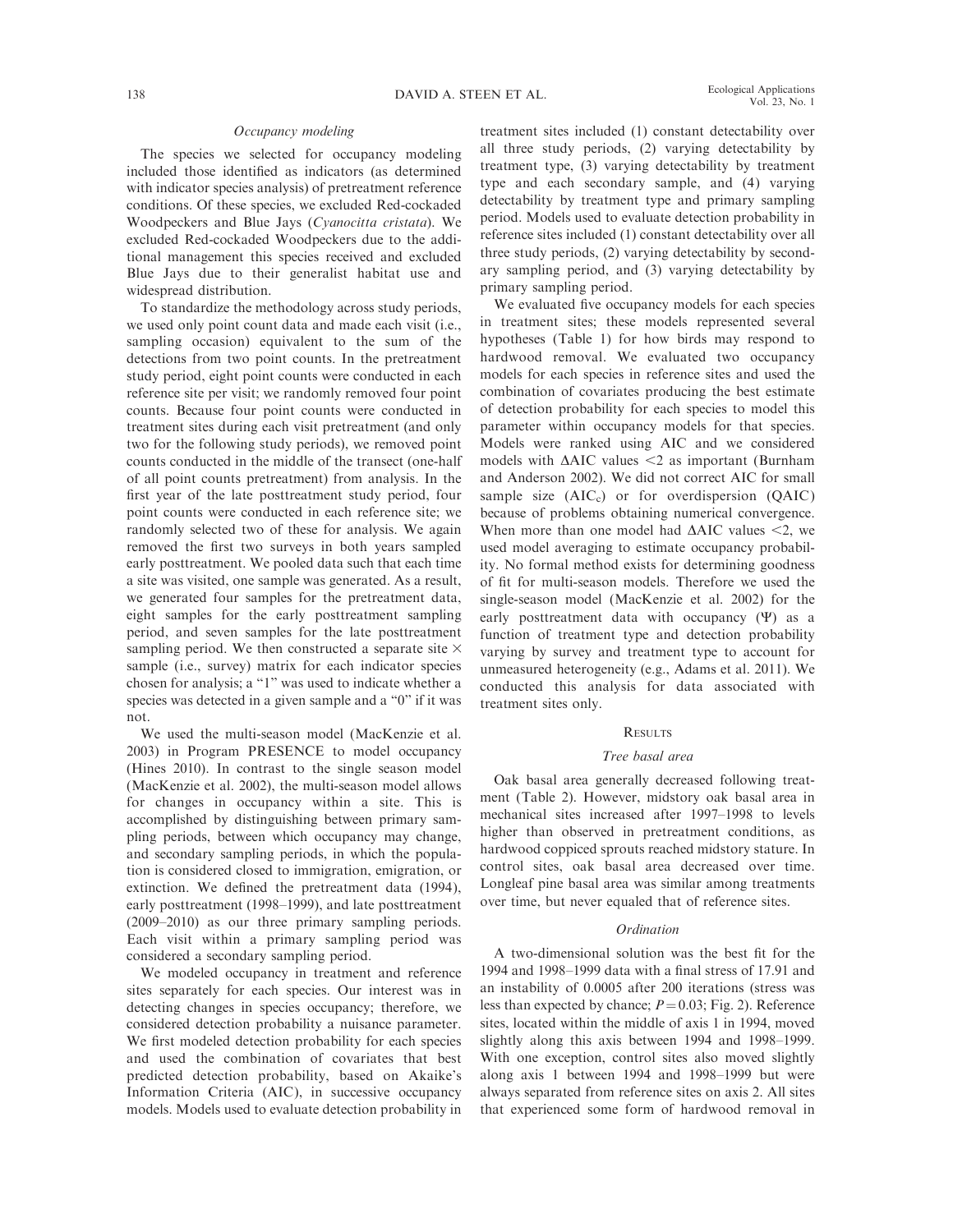TABLE 1. Models used to evaluate occupancy probabilities for selected bird species detected from 1994 to 2010 to determine how they responded to hardwood removal on fire-suppressed longleaf pine sandhills in Eglin Air Force Base, Florida, USA.

| Models                                                                                     | <b>Hypotheses</b>                                                                                                                                     |
|--------------------------------------------------------------------------------------------|-------------------------------------------------------------------------------------------------------------------------------------------------------|
| Treatment occupancy                                                                        |                                                                                                                                                       |
| $\Psi(\text{PRD}), \gamma(\text{PRD}), p(x)$<br>$\Psi(TRT + PRD), \gamma(TRT + PRD), p(x)$ | occupancy and colonization vary by primary sampling period<br>occupancy and colonization vary by primary sampling period and<br>treatment type        |
| $\Psi(TRT + PRD)$ , $\varepsilon(TRT + PRD)$ , $p(x)$                                      | occupancy and extinction vary by primary sampling period and treatment<br>type                                                                        |
| $\Psi$ , γ(TRT + PRD), ε(TRT + PRD), $p(x)$                                                | colonization and extinction rates vary by primary sampling period and<br>treatment type and are based on initial occupancy                            |
| $\Psi$ , γ(TRT), ε(TRT + PRD), $p(x)$                                                      | colonization varies by treatment type and extinction rates vary by primary<br>sampling period and treatment type, both are based on initial occupancy |
| Reference occupancy                                                                        |                                                                                                                                                       |
| $\Psi(.)$ , $\gamma(.)$ , $p(x)$<br>$\Psi$ (PRD), $\gamma$ (PRD), $p(x)$                   | occupancy and colonization rates are constant<br>occupancy and colonization rates vary by primary sampling period                                     |

Notes: An "x" denotes the covariates best explaining detection probability, which varied by species (Table 5). Abbreviations are: PRD, primary sampling period; TRT, treatment.

1995 moved considerably along axis 1 and approached references sites along axis 2 (Fig. 2).

A three-dimensional solution was the best fit for the 1998–1999 and 2009–2010 data with a final stress of 11.29 and an instability of 0.004 after 200 iterations (stress was less than expected by chance;  $P = 0.03$ ; Fig. 3). Control sites moved considerably along axis 2. These sites displayed the greatest degree of change between 1998–1999 to 2009–2010, which was expected because the fire treatment they received was being initiated during this time while the other treatment sites were well into their restoration trajectories (i.e., they had not received a hardwood-removal treatment or prescribed burning by 1998–1999). There was considerable variation in the spatial arrangement of burn, mechanical, and herbicide sites but they appeared to be generally converging to the center of axis 1 and the bottom of axis 2.

Reference sites differed from treatment sites in 1994, whereas treatments were similar (Table 3). Following hardwood removal, control and reference sites were distinct from each other and all other treatment sites. In 2009–2010, reference sites were distinct from all treatments except herbicide sites, and herbicide sites differed from controls and mechanical sites (Table 3).

# Identification of indicator species and occupancy modeling

Eight species were positively associated with reference sites in 1994; eight species were also positively associated with mechanical sites early posttreatment (Table 4). All other treatments had fewer, or no, indicator species (Table 4). Only two species were associated with the same treatment for both study periods following hardwood removal.

For occupancy modeling, we selected six species that were positively associated with reference sites pretreatment: American Kestrel (Falco sparverius), Bachman's Sparrow (Peucaea aestivalis), Blue Grosbeak (Passerina caerulea), Brown-headed Nuthatch (Sitta pusilla), Northern Bobwhite (Colinus virginianus), and Red-

headed Woodpecker (Table 5). Goodness-of-fit tests for early posttreatment data did not provide evidence for any unexplained heterogeneity.

Occupancy of American Kestrel and Northern Bobwhite in treatment sites was best explained by models that allowed occupancy to vary by primary sampling period. American Kestrel occupancy was considerably lower in treatment sites than in references pretreatment, but these values were similar after hardwood removal (Table 6). Northern Bobwhite occupancy remained relatively high throughout the duration of the study.

TABLE 2. Oak and longleaf pine basal area in treatment and reference sites before and after oak removal.

|                                  | Basal area $(m^2/ha)$ |               |               |  |  |  |
|----------------------------------|-----------------------|---------------|---------------|--|--|--|
|                                  |                       | Early         | Late          |  |  |  |
| Site, treatment                  | Pretreatment          | posttreatment | posttreatment |  |  |  |
| <i>Pinus palustris</i> midstory  |                       |               |               |  |  |  |
| <b>Burn</b>                      | 0.10(0.04)            | 0.04(0.02)    | 0.04(0.01)    |  |  |  |
| Control                          | 0.08(0.01)            | 0.07(0.01)    | 0.02(0.01)    |  |  |  |
| Herbicide                        | 0.06(0.02)            | 0.04(0.01)    | 0.29(0.08)    |  |  |  |
| Mechanical                       | 0.09(0.02)            | 0.04(0.01)    | 0.08(0.02)    |  |  |  |
| Reference                        | 0.04(0.02)            | 0.03(0.02)    | 0.13(0.05)    |  |  |  |
| <i>Pinus palustris</i> overstory |                       |               |               |  |  |  |
| <b>Burn</b>                      | 10.20(2.06)           | 9.50 (1.94)   | 11.22(2.14)   |  |  |  |
| Control                          | 7.19(0.78)            | 7.63(0.90)    | 8.86 (1.26)   |  |  |  |
| Herbicide                        | 9.39(2.22)            | 9.56(2.22)    | 10.18(1.65)   |  |  |  |
| Mechanical                       | 10.00(2.06)           | 9.64(2.25)    | 11.25 (1.77)  |  |  |  |
| Reference                        | 17.62 (1.91)          | 17.92 (1.97)  | 18.71 (2.64)  |  |  |  |
| <i>Quercus</i> spp. midstory     |                       |               |               |  |  |  |
| <b>Burn</b>                      | 1.53(0.65)            | 0.43(0.16)    | 0.81(0.30)    |  |  |  |
| Control                          | 1.08(0.09)            | 1.13(0.13)    | 0.66(0.20)    |  |  |  |
| Herbicide                        | 0.76(0.19)            | 0.04(0.01)    | 0.15(0.03)    |  |  |  |
| Mechanical                       | 0.92(0.18)            | 0.08(0.05)    | 1.58(0.26)    |  |  |  |
| Reference                        | 0.09(0.03)            | 0.12(0.09)    | 0.08(0.07)    |  |  |  |
| Quercus spp. overstory           |                       |               |               |  |  |  |
| Burn                             | 14.26 (3.40)          | 8.18 (2.52)   | 7.09(2.26)    |  |  |  |
| Control                          | 11.54(1.27)           | 10.53(1.55)   | 5.08(1.61)    |  |  |  |
| Herbicide                        | 13.54 (2.97)          | 2.73(0.13)    | 0.11(0.07)    |  |  |  |
| Mechanical                       | 13.04 (2.12)          | 4.50(2.52)    | 6.42(5.43)    |  |  |  |
| Reference                        | 4.88(1.30)            | 2.73(0.25)    | 1.42(0.82)    |  |  |  |
|                                  |                       |               |               |  |  |  |

Note: Values are means with SE in parentheses.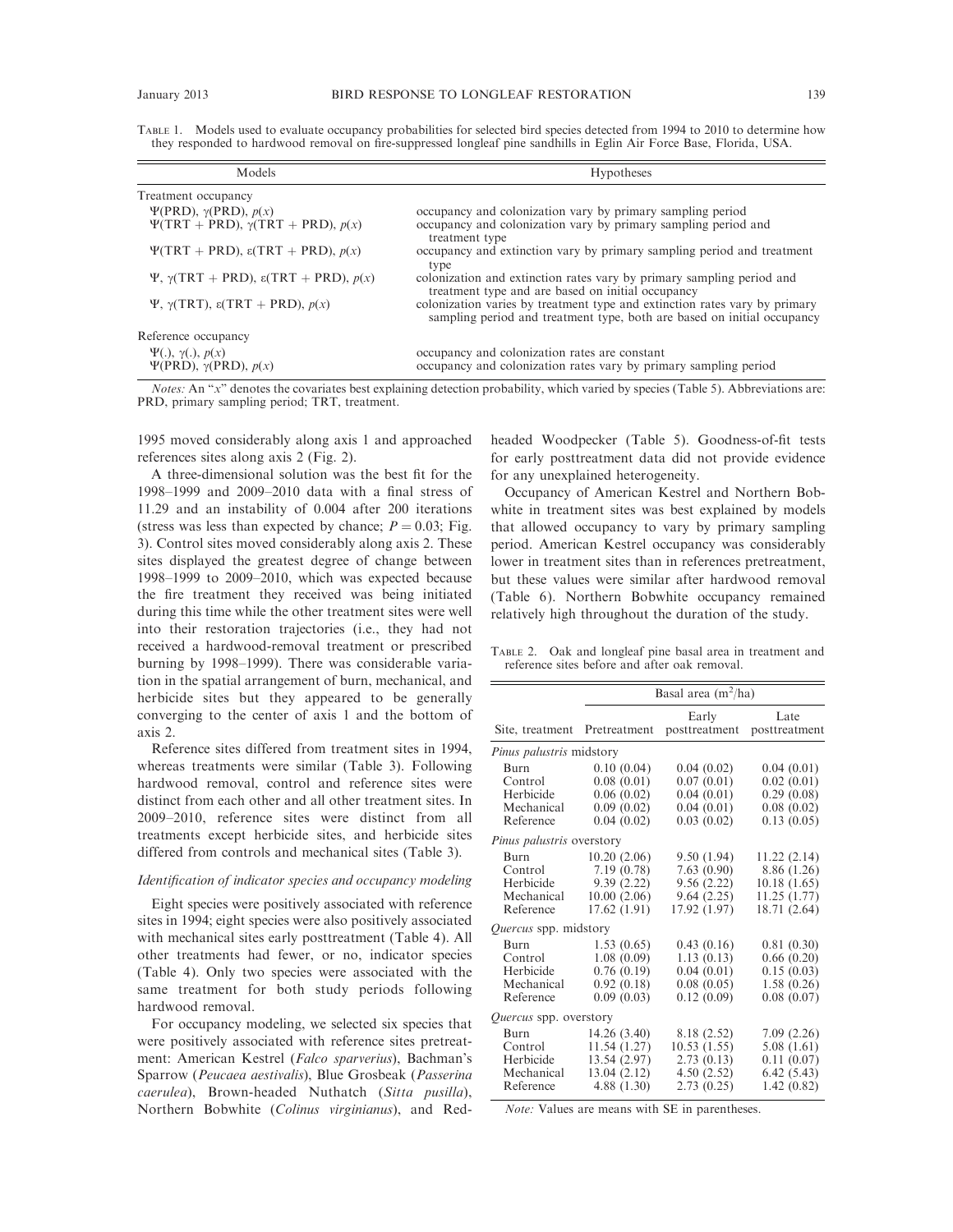

FIG. 2. Nonmetric multidimensional scaling ordination of bird assemblages observed on fire-suppressed longleaf pine sandhills on Eglin Air Force Base, pretreatment (1) and early posttreatment (2).

Estimated occupancy probabilities for Bachman's Sparrow, Brown-headed Nuthatch, Red-headed Woodpecker, and Blue Grosbeak exhibited similar patterns through time (Figs. 4–7). The most important models for each species included treatment as a covariate (Table 5). Occupancy probabilities for all four species were lower in treatment sites than in reference sites prior to hardwood removal. In general, occupancy probabilities for these species in mechanical and herbicide sites became similar to those in reference sites early posttreatment. By late posttreatment, however, occupancy probabilities in all treatment sites were similar to those in reference sites for all four species.

#### **DISCUSSION**

Controlled experiments are the most effective means of determining how wildlife assemblages respond to ecological restoration (Block et al. 2001). Yet, it is difficult to experimentally apply treatments at a scale applicable to many wildlife species due to their long lives and spatial ecology. For the few controlled studies that exist, most take place over relatively limited temporal and spatial scales (Bennett and Adams 2004). Our study, which incorporates a landscape-scale experimental design and spans more than 15 years, revealed that hardwood reduction in a longleaf pine forest may benefit avian assemblages and, specifically, species positively associated with sites in reference condition.



FIG. 3. Nonmetric dimensional scaling ordination of bird assemblages observed on longleaf pine sandhills following hardwood removal on Eglin Air Force Base, early posttreatment (1) and late posttreatment (2). Axes 1 and 2 of the 3-D solution are presented.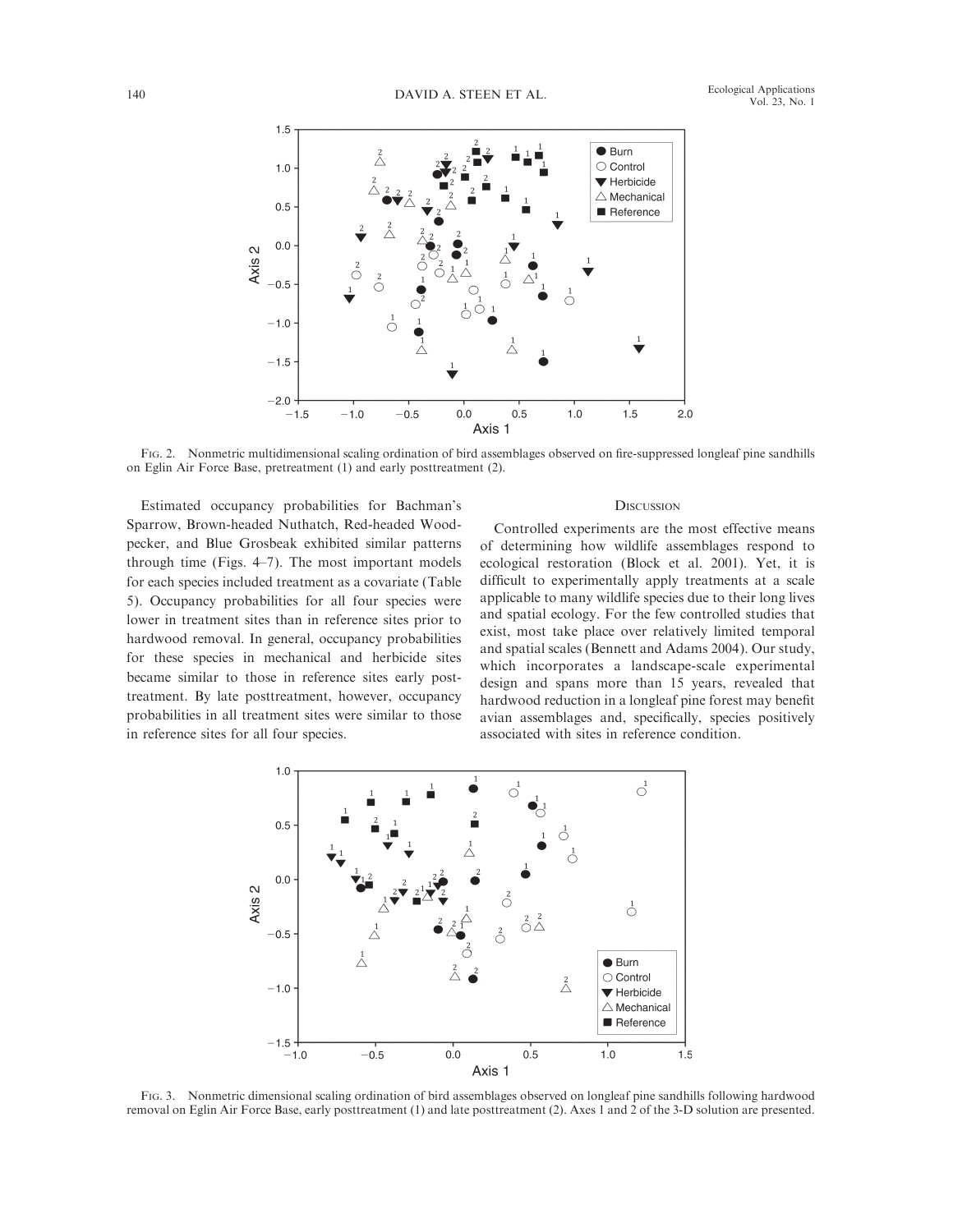| Period and treatment                       | Burn | Control | Mechanical     | Herbicide             | Reference                           |
|--------------------------------------------|------|---------|----------------|-----------------------|-------------------------------------|
| Pretreatment                               |      |         |                |                       |                                     |
| Burn<br>Control<br>Mechanical<br>Herbicide |      | 0.55    | 0.94<br>0.86   | 0.85<br>0.21<br>0.81  | 0.0006<br>0.0006<br>0.0007<br>0.002 |
| Early posttreatment                        |      |         |                |                       |                                     |
| Burn<br>Control<br>Mechanical<br>Herbicide |      | 0.01    | 0.10<br>0.0009 | 0.25<br>0.001<br>0.16 | 0.003<br>0.0005<br>0.0006<br>0.04   |
| Late posttreatment                         |      |         |                |                       |                                     |
| Burn<br>Control<br>Mechanical<br>Herbicide |      | 0.36    | 0.54<br>0.93   | 0.05<br>0.02<br>0.01  | 0.04<br>0.01<br>0.01<br>0.58        |

TABLE 3. P values associated with multi-response permutation procedure on pairwise comparisons of avian assemblages on treatment and reference sites.

*Note:* Boldface indicates a significant difference ( $P < 0.05$ ) between groups.

Our results are consistent with Maas et al. (2009), in that assemblage level diversity may be a poor proxy for an individual species' response to habitat change. Trends documented herein suggest that application of herbicide followed by frequent prescribed burns was the most effective method for increasing the similarity of avian assemblages to those observed at reference sites. However, in-depth consideration of only those species positively associated with longleaf pine in reference sites suggested all methods of hardwood removal used in this

| Treatment of        | Percentage indicator value† |                |                |            |                  |                |                  |
|---------------------|-----------------------------|----------------|----------------|------------|------------------|----------------|------------------|
| maximum association | <b>Species</b>              | Burn           | Control        | Mechanical | Herbicide        | Reference      | $\boldsymbol{P}$ |
| Pretreatment        |                             |                |                |            |                  |                |                  |
| Reference           | American Kestrel            | 18             | $\mathbf{0}$   | $\theta$   | $\boldsymbol{0}$ | 54             | 0.006            |
|                     | Bachman's Sparrow           | $\theta$       | $\mathbf{0}$   | 1          | 4                | 60             | 0.002            |
|                     | Brown-headed Nuthatch       | $\theta$       | $\mathfrak{2}$ | $\theta$   | $\overline{0}$   | 60             | 0.009            |
|                     | <b>Blue Grosbeak</b>        | $\overline{2}$ | 8              | 11         | 5                | 51             | 0.003            |
|                     | Blue Jay                    | 14             | 23             | 17         | 17               | 29             | 0.007            |
|                     | Northern Bobwhite           | 9              | 10             | 8          | 13               | 50             | 0.001            |
|                     | Red-cockaded Woodpecker     | 7              | 1              | 3          | 4                | 60             | 0.001            |
|                     | Red Headed Woodpecker       | $\theta$       | 1              |            | 4                | 81             | 0.001            |
| Control             | Downy Woodpecker            | 6              | 43             | 16         | 3                | $\overline{2}$ | 0.016            |
|                     | Northern Cardinal           | 19             | 35             | 23         | 10               | $\overline{2}$ | 0.047            |
|                     | Pileated Woodpecker         | 17             | 34             | 8          | 17               | $\overline{4}$ | 0.048            |
| Early posttreatment |                             |                |                |            |                  |                |                  |
| Control             | Eastern Titmouse            | 22             | 31             | 16         | 18               | 11             | 0.001            |
| Mechanical          | <b>Blue Grosbeak</b>        | 15             | $\overline{2}$ | 37         | 23               | 14             | 0.036            |
|                     | Brown Thrasher              | 8              | 11             | 42         | 12               | 5              | 0.004            |
|                     | Carolina Wren               | 19             | 20             | 36         | 12               | 1              | 0.043            |
|                     | Chimney Swift               | 3              | 9              | 38         | 12               | 3              | 0.04             |
|                     | Eastern Bluebird            | 6              |                | 41         | 35               | 5              | 0.023            |
|                     | Eastern Towhee              | 13             | 6              | 48         | 5                | $\mathbf{0}$   | 0.008            |
|                     | Indigo Bunting              | 6              | $\mathbf{0}$   | 50         | $\overline{2}$   | $\theta$       | 0.01             |
|                     | Summer Tanager              | 5              | 5              | 41         | 17               | $\overline{2}$ | 0.027            |
| Reference           | Red-cockaded Woodpecker     | 12             | $\mathbf{0}$   | 10         | 22               | 39             | 0.007            |
|                     | Red Headed Woodpecker       | 24             | $\theta$       | 20         | 16               | 37             | 0.004            |
| Late posttreatment  |                             |                |                |            |                  |                |                  |
| Control             | Eastern Titmouse            | 24             | 35             | 27         | 10               | 3              | 0.001            |
| Mechanical          | Eastern Towhee              | 27             | 28             | 37         | $\overline{c}$   | 3              | 0.018            |
| Herbicide           | Brown-headed Nuthatch       | 20             | 9              | 12         | 30               | 23             | 0.02             |
| Reference           | Mississippi Kite            | $\theta$       | $\theta$       | $\theta$   | $\theta$         | 67             | 0.022            |

TABLE 4. Bird species identified as having a significant association with treatment or reference sites for all three study periods at Eglin Air Force Base, Florida.

<sup>†</sup> As described by Dufrêne and Legendre (1997), species are assigned indicator values of 0–100. A value of 100 would indicate a species was observed in all sites of a given treatment and no other sites.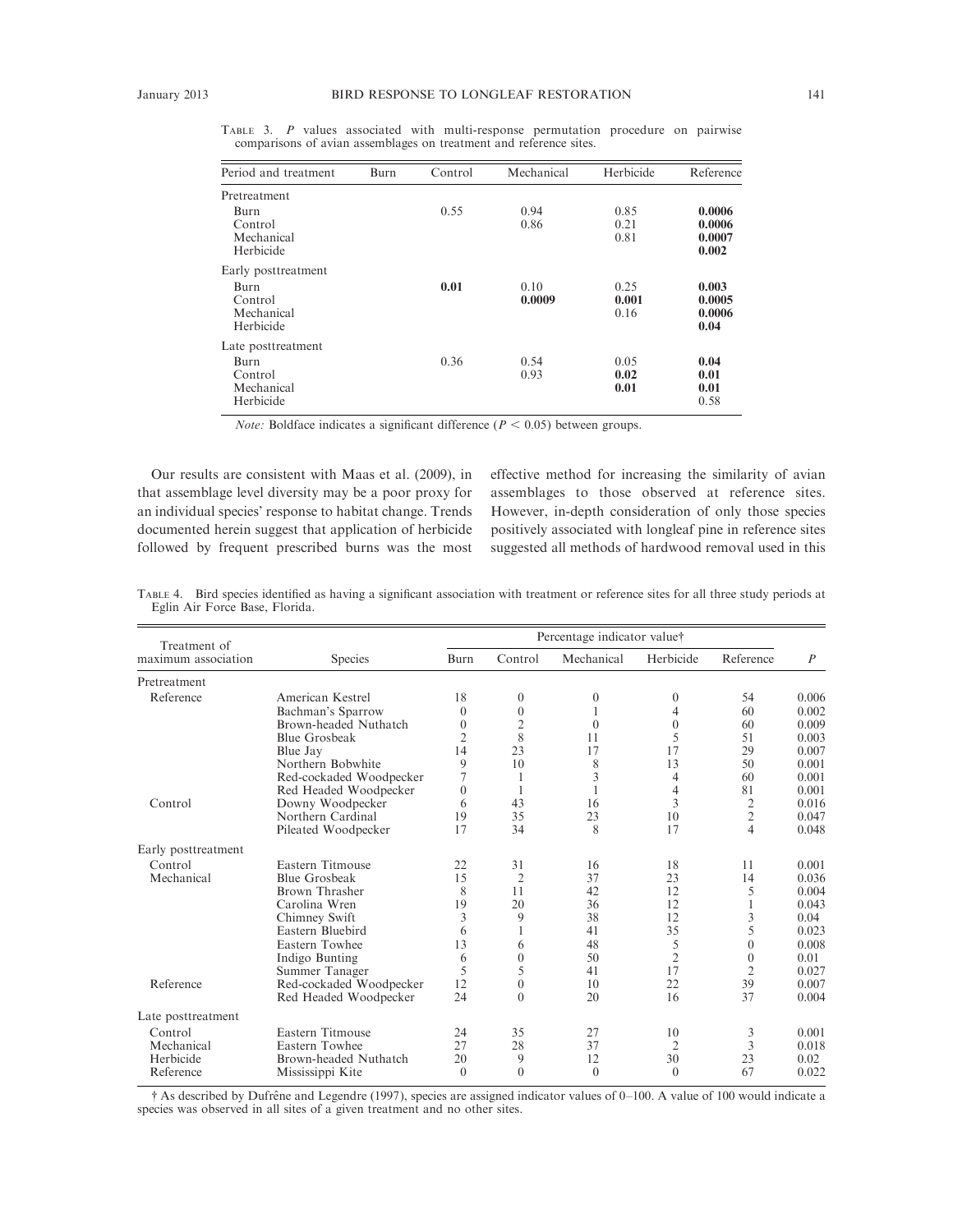TABLE 5. Top models explaining occupancy patterns of select bird species within fire-suppressed longleaf pine sandhills undergoing hardwood removal, 1994–2010.

| Species and site      | Model                                                                                                                                          | AIC    | $\triangle AIC$ | $W_i$ | L             | np | $-2LL$ |
|-----------------------|------------------------------------------------------------------------------------------------------------------------------------------------|--------|-----------------|-------|---------------|----|--------|
| American Kestrel      |                                                                                                                                                |        |                 |       |               |    |        |
| <b>TRT</b>            | $\psi(\text{PRD}), \gamma(\text{PRD}), p(\text{TRT})$                                                                                          | 255.79 | $\theta$        | 0.94  | 1.00          | 9  | 237.79 |
| <b>REF</b>            | $\psi(.)$ , $\gamma(.)$ , $p(SURV)$                                                                                                            | 103.08 | $\theta$        | 0.90  | 1.00          | 21 | 61.08  |
| <b>Blue Grosbeak</b>  |                                                                                                                                                |        |                 |       |               |    |        |
| <b>TRT</b>            | $\psi$ , $\gamma(TRT + PRD)$ , $\varepsilon(TRT + PRD)$ , $p(TRT + PRD)$                                                                       | 468.64 | $\Omega$        | 0.46  | $1.0^{\circ}$ | 17 | 434.64 |
|                       | $\psi(\text{PRD}), \gamma(\text{PRD}), p(\text{TRT} + \text{PRD})$                                                                             | 469.15 | 0.51            | 0.36  | 0.77          | 11 | 447.15 |
| <b>REF</b>            | $\psi(.)$ , $\gamma(.)$ , $p(SURV)$                                                                                                            | 120.59 | $\Omega$        | 0.88  | 1.0           | 21 | 78.59  |
| Bachman's Sparrow     |                                                                                                                                                |        |                 |       |               |    |        |
| <b>TRT</b>            | $\psi$ , $\gamma(TRT + PRD)$ , $\varepsilon(TRT + PRD)$ , $p(TRT + SURV)$                                                                      | 339.23 | $\theta$        | 0.97  | 1.00          | 33 | 273.23 |
| <b>REF</b>            | $\psi(.)$ , $\gamma(.)$ , $p(SURV)$                                                                                                            | 119.01 | $\Omega$        | 0.70  | 1.00          | 21 | 77.01  |
|                       | $\psi$ (PRD), $\gamma$ (PRD), $p$ (SURV)                                                                                                       | 120.68 | 1.67            | 0.30  | 0.43          | 24 | 72.68  |
| Brown-headed Nuthatch |                                                                                                                                                |        |                 |       |               |    |        |
| <b>TRT</b>            | $\psi$ , $\gamma(TRT + PRD)$ , $\varepsilon(TRT + PRD)$ , $p(TRT + SURV)$                                                                      | 294.13 | $\theta$        | 0.79  | 1.00          | 33 | 228.13 |
| <b>REF</b>            | $\psi(.)$ , $\gamma(.)$ , $p(.)$                                                                                                               | 111.22 | $\Omega$        | 0.91  | 1.00          | 3  | 105.22 |
| Northern Bobwhite     |                                                                                                                                                |        |                 |       |               |    |        |
| <b>TRT</b>            | $\psi(\text{PRD}), \gamma(\text{PRD}), p(\text{TRT} + \text{PRD})$                                                                             | 544.44 | $\overline{0}$  | 0.97  | 1.00          | 11 | 522.44 |
| <b>REF</b>            | $\psi(.)$ , $\gamma(.)$ , $p(.)$                                                                                                               | 134.42 | $\Omega$        | 0.99  | 1.00          | 3  | 128.42 |
| Red-headed Woodpecker |                                                                                                                                                |        |                 |       |               |    |        |
| <b>TRT</b>            |                                                                                                                                                | 410.66 | $\theta$        | 0.54  | 1.00          | 16 | 378.66 |
| <b>TRT</b>            |                                                                                                                                                | 410.98 | 0.32            | 0.46  | 0.85          | 17 | 376.98 |
| <b>REF</b>            | $\psi(.)$ , $\gamma(.)$ , $p(.)$                                                                                                               | 121.8  | $\Omega$        | 0.98  | 1.00          | 3  | 115.8  |
|                       | $\psi$ , $\gamma(TRT)$ , $\varepsilon(TRT + PRD)$ , $p(TRT + PRD)$<br>$\psi$ , $\gamma(TRT + PRD)$ , $\varepsilon(TRT + PRD)$ , $p(TRT + PRD)$ |        |                 |       |               |    |        |

Note: Abbreviations are:  $w_i$ , weight; L, likelihood; np, number of parameters;  $-2LL$ ,  $-2Loglike$ ; PRD, primary sampling period; SURV, secondary sampling period; TRT, treatment.

study (including burning alone) together with long-term prescribed burning were sufficient to recover populations of these longleaf-associated species.

These findings suggest that reintroduction of fire or hardwood removal together with fire is sufficient to restore avian species associated with the reference longleaf pine habitat. However, complete eradication of hardwood trees may be to the detriment of even longleaf pine specialists (Perkins et al. 2008, Steen et al. 2012). We did not identify thresholds of hardwood density required to sustain the species we identified as indicators of reference conditions, though it may be worthwhile to explore this concept (Guénette and Villard 2005).

#### Ordination and indicator species

Eight species were significant indicators of reference sites during the pretreatment period (Table 4), including four species identified elsewhere as longleaf pine specialists: Red-cockaded Woodpecker, Bachman's Sparrow, Brown-headed Nuthatch, and Northern Bobwhite (Engstrom 1993, Means 2006), and three species that prefer open woodlands (American Kestrel, Redheaded Woodpecker, and Blue Grosbeak; Engstrom et al. 1984, Ingold 1993, Smallwood and Bird 2002). Interestingly, Blue Jays were also significantly associated with reference sites; this is counterintuitive due to their general use of many habitats and penchant for oak trees (Tarvin and Woolfenden 1999). Examination of percentage indicator values suggest that although Blue Jays were significantly associated with reference sites, they were relatively evenly distributed across all treatments (Table 4). Although we expected all treatments to have had similar bird assemblages during the pretreatment period, three species (Downy Woodpecker, Picoides pubescens; Northern Cardinal, Cardinalis cardinalis; and Pileated Woodpecker, Dryocopus pileatus) were significantly associated with sites that would eventually become control sites (Table 4). However, given that these three species were not positively associated with

TABLE 6. Probability of occupancy (mean with SE in parentheses) for American Kestrel and Northern Bobwhite observed on longleaf pine sandhills on Eglin Air Force Base, 1994–2010.

| Bird species                  | Pretreatment             | Early posttreatment      | Late posttreatment      |  |  |
|-------------------------------|--------------------------|--------------------------|-------------------------|--|--|
| American Kestrel              |                          |                          |                         |  |  |
| Treatment<br>Reference        | 0.18(0.12)<br>0.83(0.12) | 0.85(0.13)<br>0.83(0.12) | 0.7(0.17)<br>0.83(0.12) |  |  |
| Northern Bobwhite             |                          |                          |                         |  |  |
| <b>Treatment</b><br>Reference | 0.99(0.12)<br>1.0(0.001) | 0.97(0.0)<br>1.0(0.001)  | 1.0(0.0)<br>1.0(0.001)  |  |  |
|                               |                          |                          |                         |  |  |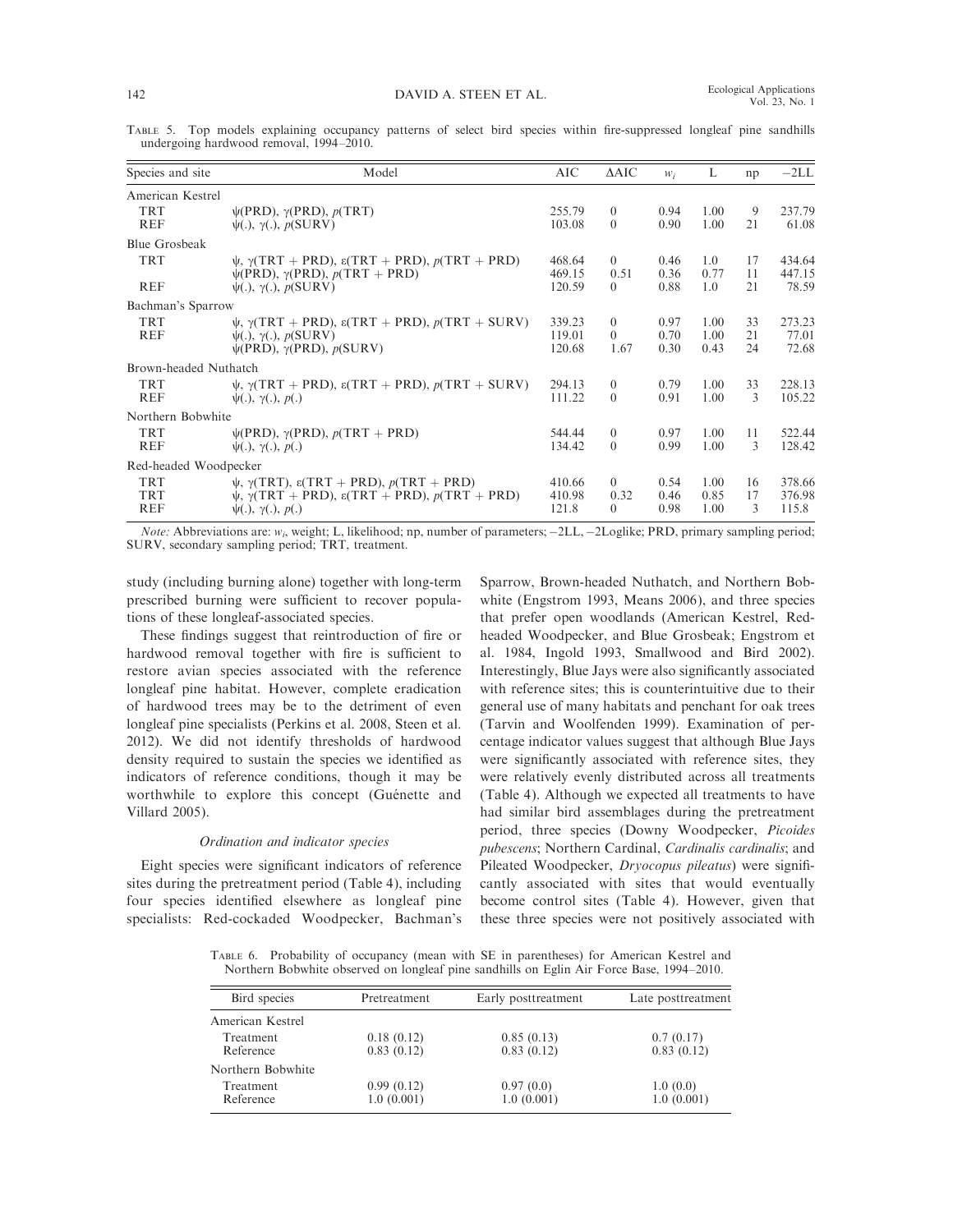

FIG. 4. Relationship between probability of occupancy (and standard errors) and year of study for Bachman's Sparrow  $(A)$  pretreatment,  $(B)$  early posttreatment, and  $(C)$  late posttreatment following hardwood removal on fire-suppressed longleaf pine sandhills, Eglin Air Force Base, Florida. Lack of numerical convergence and an inability to compute the variance–covariance matrix suggest that standard errors should be interpreted with caution.

control sites after hardwood removal, we assume this association did not confound our interpretations. The multi-response permutation procedure provided support for this assumption and suggested that all treatments were comparable to each other and distinct from reference sites prior to hardwood removal.

Early posttreatment, there was a clear distinction between avian assemblages on sites that experienced hardwood removal and assemblages on control sites. Thus, all three methods of hardwood removal were effective at altering the bird assemblage from those that inhabit fire-suppressed sandhills in the short term, corroborating earlier analyses (Provencher et al. 2002b). Bird assemblages at reference sites, however, were also distinct from those on hardwood removal sites, suggesting that hardwood removal was insufficient to restore the avian assemblage to the reference condition.

Although mechanical sites (early posttreatment) clustered together in our ordination, they were not distinct from other treatments. However, eight bird species were positively associated with mechanical sites during this time period, in contrast to only one species associated with controls and two in reference sites (Table 4). Although birds positively associated with mechanical sites were not exclusive to these areas, our analysis corroborates work suggesting these sites have relatively high avian species richness (Provencher et al. 2003). We suggest the trends we identified were temporary and resulted from disturbance unique to felling and girdling trees (i.e., mechanical removal). Specifically, the species positively associated with mechanical sites may be responding to short-term changes in insect communities brought on by killing adult oak trees and leaving the slash (e.g., Aulén 1991). Visual examination of the data reveals that the relative number of detections of species designated as indicators of mechanical sites declined in these sites following 1998–1999; by 2009–2010, these birds were detected in similar numbers across all treatments.

There were eight species associated with reference sites pretreatment, but only two (Red-cockaded Woodpeckers and Red-headed Woodpeckers) were positively associated with these sites early posttreatment. By the late posttreatment period, none of the original indicator species were still associated with reference sites (although Mississippi Kites, which previously had revealed



FIG. 5. Relationship between probability of occupancy (and standard errors) and year of study for Brown-headed Nuthatch (A) pretreatment, (B) early posttreatment, and (C) late posttreatment following hardwood removal on firesuppressed longleaf pine sandhills, Eglin Air Force Base, Florida. Program PRESENCE was unable to produce standard errors surrounding occupancy at herbicide sites in panels (B) and  $(C)$ .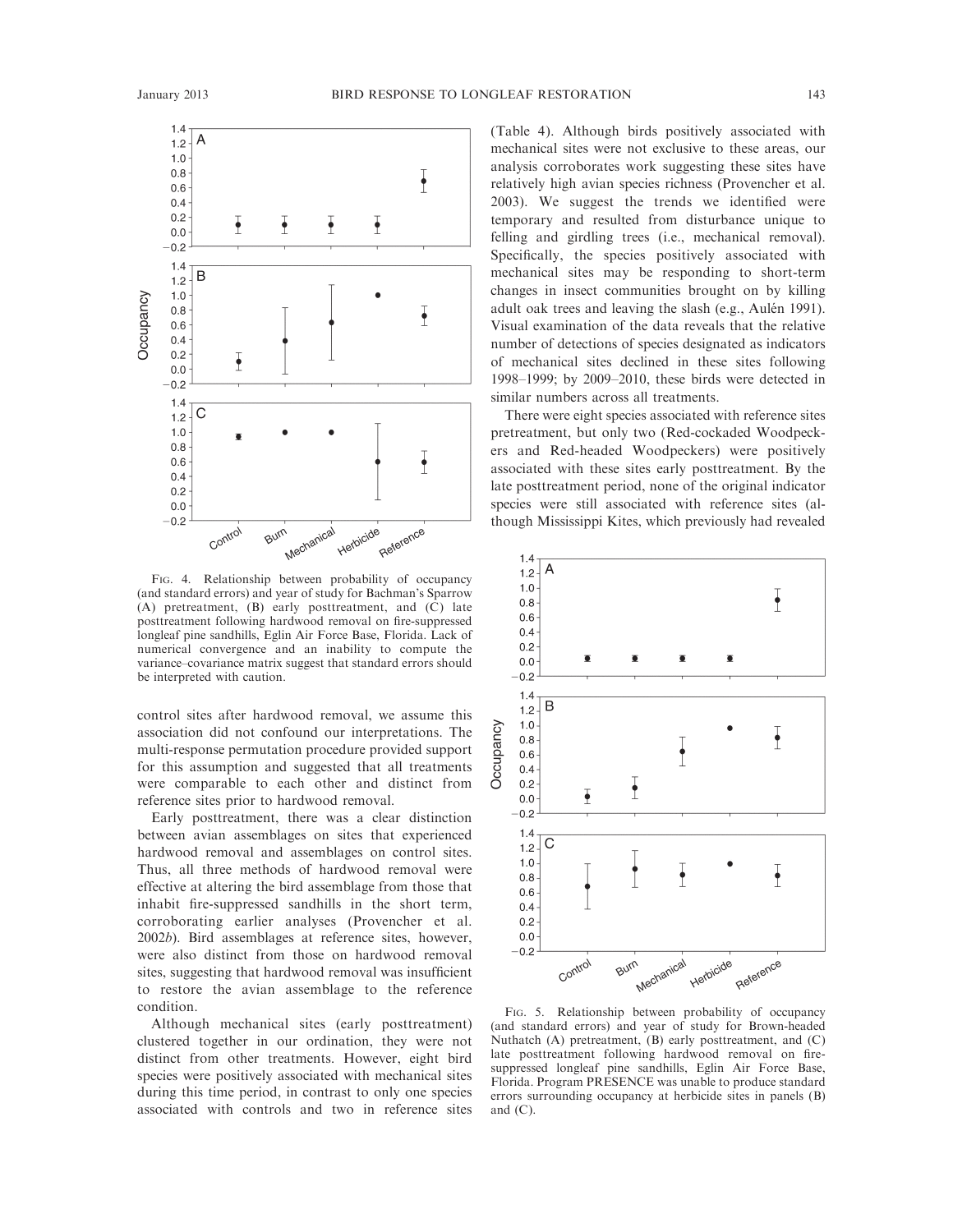

(and standard errors) and year of study for Red-headed Woodpecker (A) pretreatment, (B) early posttreatment, and (C) late posttreatment following hardwood removal on firesuppressed longleaf pine sandhills, Eglin Air Force Base, Florida.

no relationship, were; Table 4). This suggests hardwood removal in treatment sites increased the similarity of bird assemblages on treatment sites to those of reference sites over the long term, to the extent that they were indistinguishable by the conclusion of the study. The association between Mississippi Kites and reference sites is attributed to a 2009 nest on one reference site; they were not detected elsewhere.

#### Effects of restoration on occupancy probability

Prior to hardwood removal, there were several species with relatively high occupancy probabilities only in reference sites. Late posttreatment, occupancy probabilities for these species had generally increased and become relatively uniform across all sites. These results indicate that, for birds positively associated with longleaf pine forests in reference condition, burning alone, on a two- to three-year return interval over  $\sim$ 15 years, is sufficient to increase occupancy probability on previously fire-suppressed sites to levels typical of reference sites. Mechanical removal of hardwood trees or herbicide application accelerated the observed response. This finding was further supported by the longterm change in occupancy probability at control sites, which received prescribed fire after the first phase of the study, thus representing a delayed fire-only treatment.

American Kestrel, Blue Grosbeak, Red-headed Woodpecker, Bachman's Sparrow, and Brown-headed Nuthatch responded positively to hardwood removal. For the latter three species, occupancy probabilities were similar to those of reference sites immediately following treatments at the mechanical and herbicide sites, which may have influenced the interpretation by Provencher et al. (2002b) that these treatments are relatively effective. Red-headed Woodpecker and Blue Grosbeak had relatively high occupancy probabilities prior to treatment, which is likely a function of low detection probabilities. These species were detected infrequently within several different treatments, and it is difficult to confirm that a species is absent if it has a low detection probability. Low sample sizes limited our ability to estimate occupancy. This is reflected in the lack of standard errors around some occupancy estimates (e.g., Fig. 7). Therefore, we suggest our results related to occupancy probabilities are useful for examination of general trends but not necessarily for specific comparisons between treatments.

Northern Bobwhite, although detected more often in reference sites prior to treatment (Table 4), were likely FIG. 6. Relationship between probability of occupancy present in all sites in every study period (Table 6). This



FIG. 7. Relationship between probability of occupancy (and standard errors) and year of study for Blue Grosbeak (A) pretreatment, (B) early posttreatment, and (C) late posttreatment following hardwood removal on fire-suppressed longleaf pine sandhills, Eglin Air Force Base, Florida.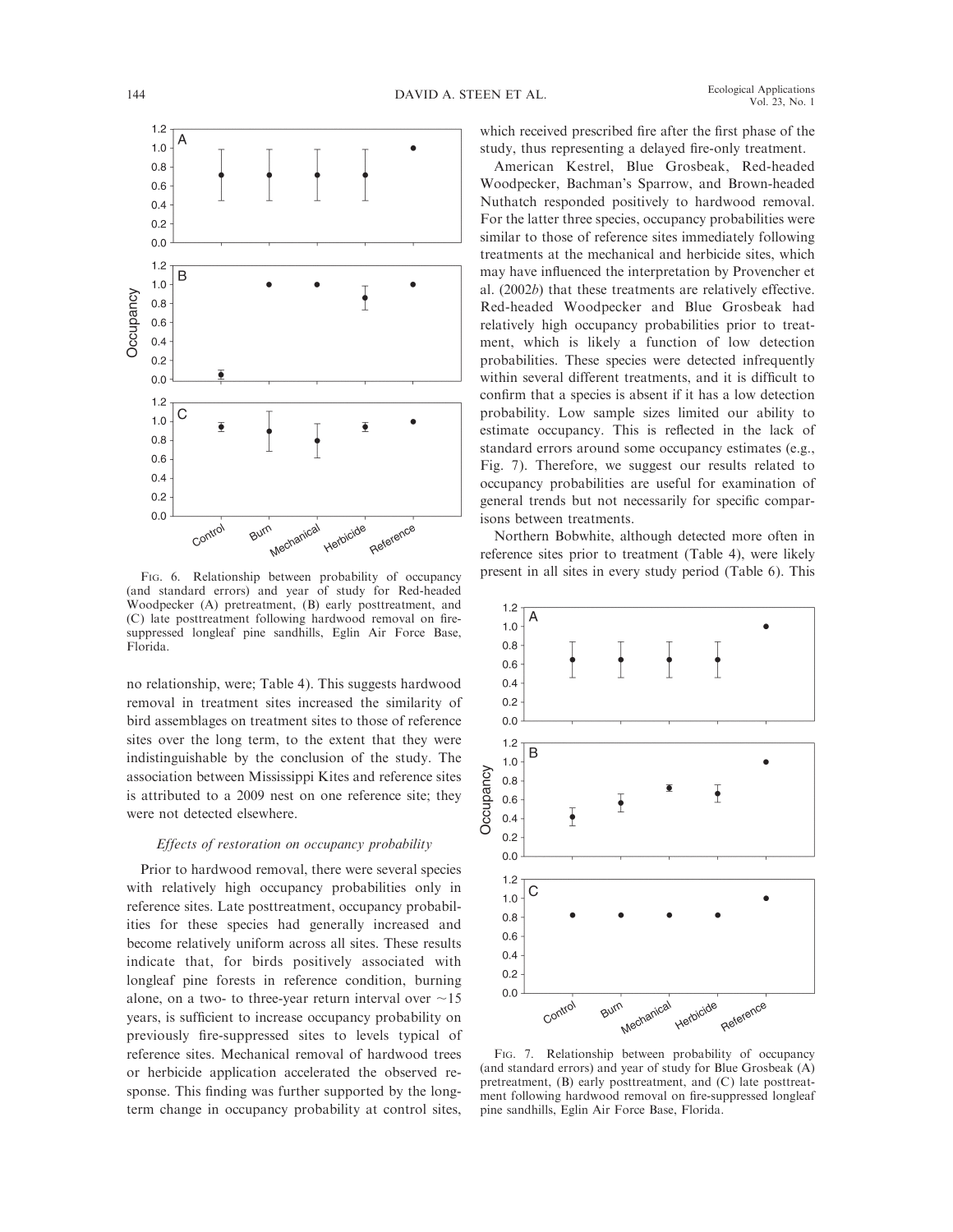species is of conservation concern and population declines have been attributed to habitat degradation and fire suppression (Brennan 1991). Our results suggest that, although Northern Bobwhite abundance may be greater in reference sites than in pretreatment firesuppressed longleaf pine sandhills, the species was present in all treatment sites even prior to hardwood removal.

## Synthesis and management implications

Avian assemblages at formerly fire-suppressed longleaf pine sandhills became indistinguishable from those on reference sites only after application of herbicide followed by over a decade of prescribed burning. However, for species highly associated with the ancestral condition of this habitat, occupancy probabilities on treatment sites generally became comparable to those on reference sites over the long term, regardless of initial method of hardwood removal. Overall, our study demonstrated different temporal and treatment responses by birds to restoration. These shifts may be ongoing, for example, midstory oak density at burn and mechanical sites appear to be increasing relative to levels immediately after treatment (Table 1). If oak density continues to increase, we might expect to observe declines in the occupancy probability of longleaf pine specialists.

Mechanical removal of trees was initially as effective at reducing oak overstory density as application of herbicides (Table 2 and Provencher et al. 2001b). Both methods are thought to quickly advance restoration of pine trees, as compared to fire alone (Provencher et al. 2001b, Menges and Gordon 2010), but these strategies may not be as effective for restoration of other groups (e.g., vegetation and insects; Provencher et al. 2001b). In addition, although herbicide application prohibits resprouting of oaks (Brockway et al. 1998), mechanical removal may actually encourage oak resprouting, at least in the absence of prescribed fire (Provencher et al. 2001b). In this study, application of herbicide likely prohibited resprouting of oaks for a longer period of time than mechanical removal (Table 2), which allowed herbicide sites to maintain a vegetation structure most similar to reference sites. This similarity in vegetation structure over a long time period may have allowed the bird assemblage to gradually transition to one most comparable to that of reference sites. In any case, it is likely that avian assemblages became more similar to reference sites over time at all sites due to a gradual change in vegetation structure resulting from hardwood removal and prescribed burning as well as from prescribed burning stimulating an increased productivity of herbivorous insects (Provencher et al. 2002a), which serve as prey for many of our study species.

Although herbicide application appeared to be the most effective long-term strategy for moving avian assemblages toward that of reference sites, further research is warranted. For example, the active ingredient of the herbicide in this study, hexazinone, can reach surrounding bodies of water (Neary et al. 1983); hexazinone is generally considered safe for wildlife (Michael et al. 1999) but limited research has been conducted pertaining to some groups (Berrill et al. 1994, Bridges and Semlitsch 2000). In addition, application of herbicides was relatively ineffective at restoring reptile assemblages at the same site (Steen et al. 2013). Given the diversity and rarity of some wildlife species in longleaf pine ecosystems (Means 2006) and on Eglin Air Force Base in particular (e.g., Enge 2005), we suggest caution when developing management plans that include hexazinone application.

If the goal is to use avian assemblages as a measure of ecological restoration on fire-maintained longleaf pine forests, our data suggest that application of herbicides followed by long-term prescribed burning is an effective approach. However, it may be more appropriate to focus restoration goals on a suite of indicator species associated with the longleaf pine ecosystem (Lambeck 1997, 2002, Roberge and Angelstam 2004); these are the species likely to be of conservation concern due to the global imperilment of this habitat type. In this case, reintroduction of burning alone over the long term (a relatively inexpensive method; Provencher et al. 2002b) would be an appropriate approach.

#### ACKNOWLEDGMENTS

Funding was provided by the Strategic Environmental Research and Development Program (SERDP) Project Number SI-1696. B. Williams (Eglin) provided logistic help. A. Barnett provided assistance with data management. D. Simpson and M. Cent provided assistance in the field. C. Anderson, J. Grand, N. Chadwick, J. Deitloff, C. Schmidt, D. Laurencio, J. Stiles, S. Stiles, O. Sylvester, C. McClure, and S. Golladay provided comments on an earlier draft of the manuscript. C. McClure provided helpful discussion of Program PRESENCE. E. P. Cox (Jones Center) and Auburn University librarians provided assistance obtaining references.

#### LITERATURE CITED

- Adams, M. J., C. A. Pearl, S. Galvan, and B. McCreary. 2011. Non-native species impacts on pond occupancy by an anuran. Journal of Wildlife Management 75:30–35.
- Aulén, G. 1991. Increasing insect abundance by killing deciduous trees: a method of improving the food situation for endangered woodpeckers. Ecography 14:68–80.
- Bennett, A. F., S. A. Hinsley, P. E. Bellamy, R. D. Swetnam, and R. Mac Nally. 2004. Do regional gradients in land-use influence richness, composition and turnover of bird assemblages in small woods? Biological Conservation 119:191–206.
- Bennett, L. T., and M. A. Adams. 2004. Assessment of ecological effects due to forest harvesting: approaches and statistical issues. Journal of Applied Ecology 41:585–598.
- Berrill, M., S. Bertram, L. McGillivray, M. Kolohon, and B. Pauli. 1994. Effects of low concentrations of forest-use pesticides on frog embryos and tadpoles. Environmental Toxicology and Chemistry 13:657–664.
- Block, W. M., A. B. Franklin, J. P. Ward, Jr., J. L. Ganey, and G. C. White. 2001. Design and implementation of monitoring studies to evaluate the success of ecological restoration on wildlife. Restoration Ecology 9:293–303.
- Brennan, L. A. 1991. How can we reverse the northern bobwhite population decline? Wildlife Society Bulletin  $19.544 - 555$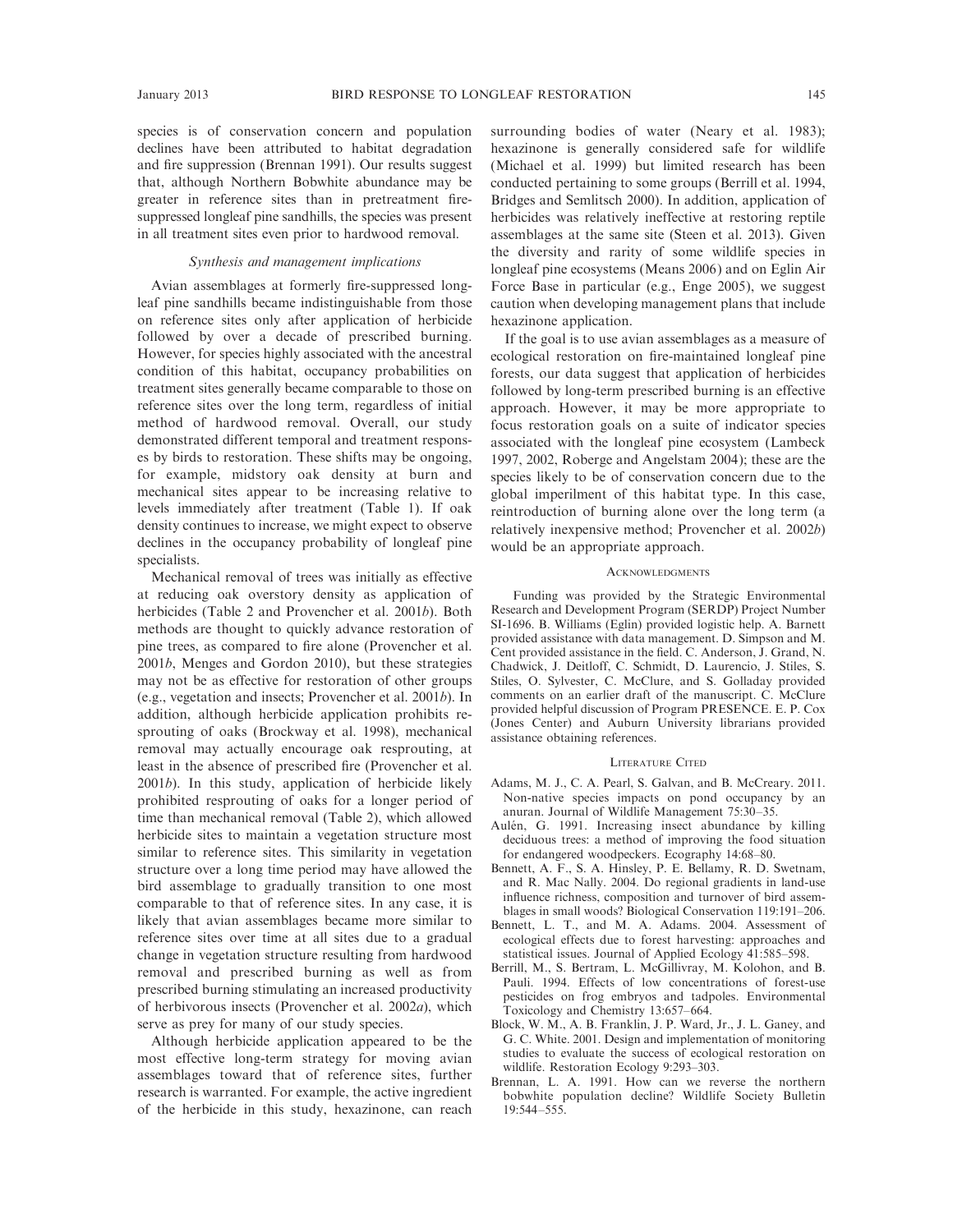- Bridges, C. M., and R. D. Semlitsch. 2000. Variation in pesticide tolerance of tadpoles among and within species of Ranidae and patterns of amphibian decline. Conservation Biology 14:1490–1499.
- Brockway, D. G., and K. W. Outcalt. 2000. Restoring longleaf pine wiregrass ecosystems: hexazinone application enhances effects of prescribed fire. Forest Ecology and Management 137:121–138.
- Brockway, D. G., K. W. Outcalt, D. J. Tomczak, and E. E. Johnson. 2005. Restoration of longleaf pine ecosystems. USDA Forest Service General Technical Report SRS-83. Southern Research Station, Asheville, North Carolina, USA.
- Brockway, D. G., K. W. Outcalt, and R. N. Wilkins. 1998. Restoring longleaf pine wiregrass ecosystems: plant cover, diversity and biomass following low-rat hexazinone application on Florida sandhills. Forest Ecology and Management 103:159–175.
- Burnham, K. P., and D. R. Anderson. 2002. Model selection and multi-model inference. Second edition. Springer-Verlag, New York, New York, USA.
- Cao, Y., D. D. Williams, and N. E. Williams. 1998. How important are rare species in aquatic community ecology and bioassessment? Limnology and Oceanography 43:1403–1409.
- Clarke, K. R. 1993. Non-parametric multivariate analyses of changes in community structure. Australian Journal of Ecology 18:117–143.
- Cram, D. S., R. E. Masters, F. S. Guthery, D. M. Engle, and W. G. Montague. 2002. Northern bobwhite population and habitat response to pine–grassland restoration. Journal of Wildlife Management 66:1031–1039.
- Drapeau, P., A. Leduc, J. Giroux, J. L. Savard, Y. Bergeron, and W. L. Vickery. 2000. Landscape-scale disturbances and changes in bird communities of boreal mixed-wood forests. Ecological Monographs 70:423–444.
- Dufrêne, M., and P. Legendre. 1997. Species assemblages and indicator species: the need for a flexible asymmetrical approach. Ecological Monographs 67:345–366.
- Enge, K. M. 2005. Herpetofaunal drift fence surveys of steephead ravines in the Florida panhandle. Southeastern Naturalist 4:657–678.
- Engstrom, R. T. 1993. Characteristic mammals and birds of longleaf pine forests. Pages 127–138 in S. M. Hermann, editor. Proceedings of the Tall Timbers Fire Ecology Conference. Number 18, The Longleaf Pine Ecosystem: ecology, restoration and management. Tall Timbers Research Station, Tallahassee, Florida, USA.
- Engstrom, R. T., R. L. Crawford, and W. W. Baker. 1984. Breeding bird populations in relation to changing forest structure following fire exclusion: a 15-year study. Wilson Bulletin 96:437–450.
- George, T. L., and S. Zack. 2001. Spatial and temporal considerations in restoring habitat for wildlife. Restoration Ecology 9:272–279.
- Gonzalez, F. E. 1985. Hexazinone and sulfometuron methyl herbicides for pine forestry. Proceedings of the Southern Weed Society 38:146–156.
- Guénette, J., and M. A. Villard. 2005. Thresholds in forest bird response to habitat alteration as quantitative targets for conservation. Conservation Biology 19:1168–1180.
- Hanowski, J., N. Danz, and J. Lind. 2007. Breeding bird response to riparian forest management: 9 years post-harvest. Forest Ecology and Management 241:272–277.
- Hiers, J. K., J. J. O'Brien, R. E. Will, and R. J. Mitchell. 2007. Forest floor depth mediates understory vigor in xeric *Pinus* palustris ecosystems. Ecological Applications 17:806-814.
- Hines, J. E. 2010. PRESENCE3. Software to estimate patch occupancy and related parameters. USGS-PWRC. http:// www.mbr-pwrc.usgs.gov/software/presence.html
- Ingold, J. L. 1993. Blue Grosbeak (Guiraca caerulea). In A. Poole and F. Gill, editors. The Birds of North America. Number 79. The Academy of Natural Sciences, Philadelphia,

Pennsylvania, USA and The American Ornithologists' Union, Washington, D.C., USA.

- Kennedy, C. M., P. P. Marra, W. F. Fagan, and M. C. Neel. 2010. Landscape matrix and species traits mediate responses of Neotropical resident birds to forest fragmentation in Jamaica. Ecological Monographs 80:651–659.
- Kreutzweiser, D. P., S. S. Capell, and K. P. Good. 2005. Effects of fine sediment inputs from a logging road on stream insect communities: a large-scale experimental approach in a Canadian headwater stream. Aquatic Ecology 39:55–66.
- Lambeck, R. J. 1997. Focal species: a multi-species umbrella for nature conservation. Conservation Biology 11:849–856.
- Lambeck, R. J. 2002. Focal species and restoration ecology: response to Lindenmayer et al. Conservation Biology 16:549– 551.
- Lindenmayer, D. B., R. B. Cunningham, C. F. Donnelly, H. Nix, and B. D. Lindenmayer. 2002. Effects of forest fragmentation on bird assemblages in a novel landscape context. Ecological Monographs 72:1–18.
- Luck, G., and G. C. Daily. 2003. Tropical countryside bird assemblages: richness, composition, foraging differ by landscape context. Ecological Applications 13:235–247.
- Maas, B., D. D. Putra, M. Waltert, Y. Clough, T. Tscharntke, and C. H. Schulze. 2009. Six years of habitat modification in a tropical rainforest margin of Indonesia do not affect bird diversity but endemic forest species. Biological Conservation 142:2665–2671.
- MacKenzie, D. I., J. D. Nichols, J. E. Hines, M. G. Knutson, and A. B. Franklin. 2003. Estimating site occupancy, colonization, and local extinction when a species is detected imperfectly. Ecology 84:2200–2207.
- MacKenzie, D. I., J. D. Nichols, G. B. Lachman, S. Droege, J. A. Royle, and C. A. Langtimm. 2002. Estimating site occupancy rates when detection probabilities are less than one. Ecology 83:2248–2255.
- Marzluff, J. M., M. G. Raphael, and R. Sallabanks. 2000. Understanding the effects of forest management on avian species. Wildlife Society Bulletin 28:1132–1143.
- McCune, B., and M. J. Mefford. 1999. PC-ORD. Multivariate analysis of ecological data, version 4. MjM Software Design, Gleneden Beach, Oregon, USA.
- McGarigal, K., and W. C. McComb. 1995. Relationships between landscape structure and breeding birds in the Oregon coast range. Ecological Monographs 65:235–260.
- Means, D. B. 2006. Vertebrate faunal diversity of longleaf pine ecosystems. Pages 157–213 in S. Jose, E. J. Jokela, and D. L. Miller, editors. The longleaf pine ecosystem: ecology, silviculture, and restoration. Springer, New York, New York, USA.
- Menges, E. S., and D. R. Gordon. 2010. Should mechanical treatments and herbicides be used as fire surrogates to manage Florida's uplands? A review. Florida Scientist 73:147–174.
- Michael, J. L., E. C. Webber, Jr., D. R. Bayne, J. B. Fischer, H. L. Gibbs, and W. C. Seesock. 1999. Hexazinone dissipation in forest ecosystems and impacts on aquatic communities. Canadian Journal of Forest Research 29:1170– 1181.
- Mielke, P. W., and K. J. Berry. 2001. Permutation methods: a distance function approach. Springer-Verlag, New York, New York, USA.
- Mitchell, R. J., J. K. Hiers, J. J. O'Brien, S. B. Jack, and R. T. Engstrom. 2006. Silviculture that sustains: the nexus between silviculture, frequent prescribed fire, and conservation of biodiversity in longleaf pine forests of the southeastern United States. Canadian Journal of Forest Research 36:2723–2736.
- Myers, R. L. 1990. Scrub and high pine. Pages 150–193 in R. L. Myers and J. J. Ewel, editors. Ecosystems of Florida. University of Central Florida Press, Orlando, Florida, USA.